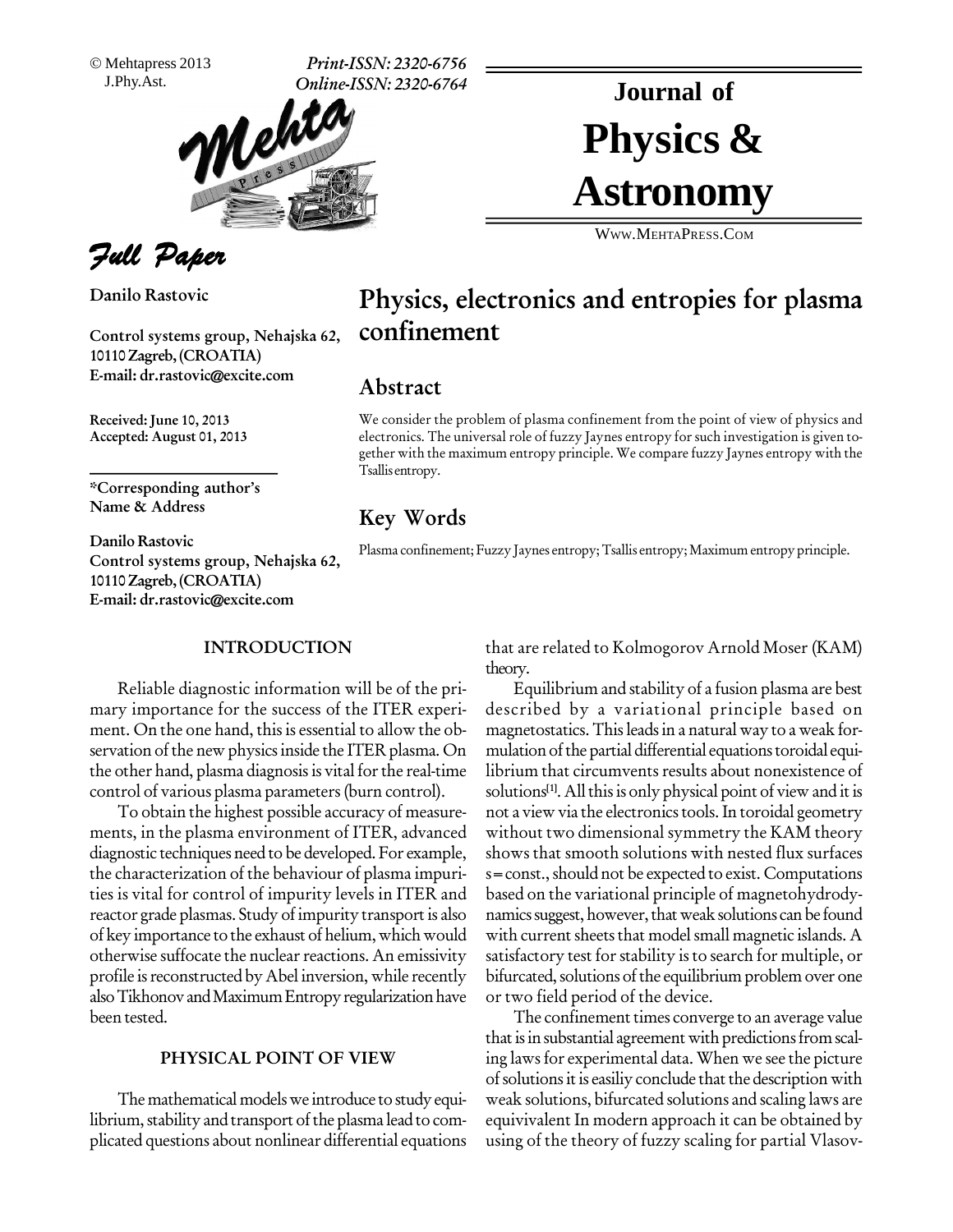Poisson-Fokker-Planck equations. Also, the methods of artificial intelligence become achieveable. Our eyes(sen sors) represent dual picture for the design.

A basic aspect of the L-H transition concerns the respective role of electron and ion channels.These, how ever, can only be separated at low densities. The density dependence of the L-H transition power threshold  $(P_{thr})$ is well-known to be non-monotonic and exhibits a mini mum at the density labeled  $n_{\text{e,min}}$  which depends on the device. The conditions to separate the ion and electron heat channels are particularly good in the case of electron cyclotron resonance (ECR) heating.

For machines, in which the density region is accessible with neutral beam heating, an increase in  $P_{thr}$  at low density is also observed. The power hysteresis is an important question forITER, asthe H-mode will be entered at densities around the minimum in  $P_{\text{thr}}$  and the consecutive increase in density migh lead to plasmas sustained with a heating power well below  $P_{\text{thr}}$ , so that an ELM (edgelocalized mode) migh led to an H-L back transition<sup>[2]</sup>. These rules provide us the possibilities of consideration as power law behavior as exponential behavior inside of the fuzzy logic theory, i.e.fuzzy entropy for example.

In classical mechanics, Hamiltonian equations hold if and only if Lagrangian equations hold, and thus both are equivalent to Newton's second law. There is the natural extension of Newton's second law to stochastic mechanic system under standard constraints. One can obtain a method to construct stochastic Hamiltonian systems: for example, by selecting the vibrating hanging point as reference point, stochastic effects are shifted on the particles (or the mass points) of system according to principle of relative motion, which results in a stochastic Hamiltonian system. We can apply the Lagrange multiplier technique to handle the concrete constraint. The optimal control problem turns out to be a quadratic loss minimization problem and we can solve it using the stochastic maxi mum principle.

#### **ELECTRONIC POINT OF VIEW**

Image representation is a topic of growing interest in computer vision and image processing and has numerous applications.The sensors are used to obtain these images can thus be of various type and can lead to images cor rupted with different noise models: Gaussian, Poisson,.... It is therefore important to take into account the physical nature of the images in statistical techniques for image segmentation.

We can have online learning in discrete hidden Markov models. The learning process consistsin presenting <sup>a</sup> se-ries to the hidden Markov model which adapts its pa rameters in order to produce the sequences that mimic it. Depending of how data is presented, it can range from offline, when the whole data is given and parameters are calculated all at once, to online, when the data is given only by parts and a partial calculations of the parameters are made. We have parameters of the distributions. As each factor is a distribution over probabilities, the natural choise are the Dirichlet distributions. FromMaxEnt and extremization of the Lagrangian we get the Dirichlet with normalization.

Most of the developed statistical segmentation techniques are based on a Bayesian formulation of the statis tical model which generally leads to the optimization of a criterion that has at least one parameter to be tuned by the user. It is the case of Markov Random Fields (MRF) approaches.

The number of cameras, both visible and infrared, operational on JEThasincreased significantly in the last years **[3]**. In the last years, several image analysis methods have been explored to increase the efficiency of the data analysis. The interpretation of the videos of Tokamak cameras are complicated by various aspects, ranging from the variety of time scales involved to the strong changes in the background illumination. In case of big ELMs or disruptions, the supports of the cameras can vibrate af fecting the images. Typically it is not possible to automatically reset the image. One idea being tested at the mo ment consists of caluculating a new type of nonextensive entropy, also called Tsallis entropy, to assess whether it can discriminate vibrations of the entire frames from the case of objects moving with frames. The general defini-

tion of this entropy is  $S_{q0} = K \frac{1 - \sum p_i^q}{q - 1}$  where  $p_i$  are the probability of the i pixel value. Tsallis entropy is more sensitive to long range correlationsthan the usual defini tion of entropy.

The nonextensive entropy with  $q=0.1$  is much more sensitive to vibrations and seems to be able to discrimi nate whether camera movements occur. With regard to image processing, these more sophisticate real time pro cessing are required.

A distributed control systems is used to signal alarm conditions and send stop commands to the most important machinery of the future power station. This system ensures a constant monitoring of the equipment from which it receives signals, automatically managing their prediction. The data it contains can be used not only for control and protection, but also for trending the changing conditions of the machine under its control.

Many researchers have already successfully applied forecasting methods for predicting facility conditions. In the industrial sector analyzed, two models were devel oped on the basis of the methods proposed for predict ing facility conditions: recurrent neural network and neuro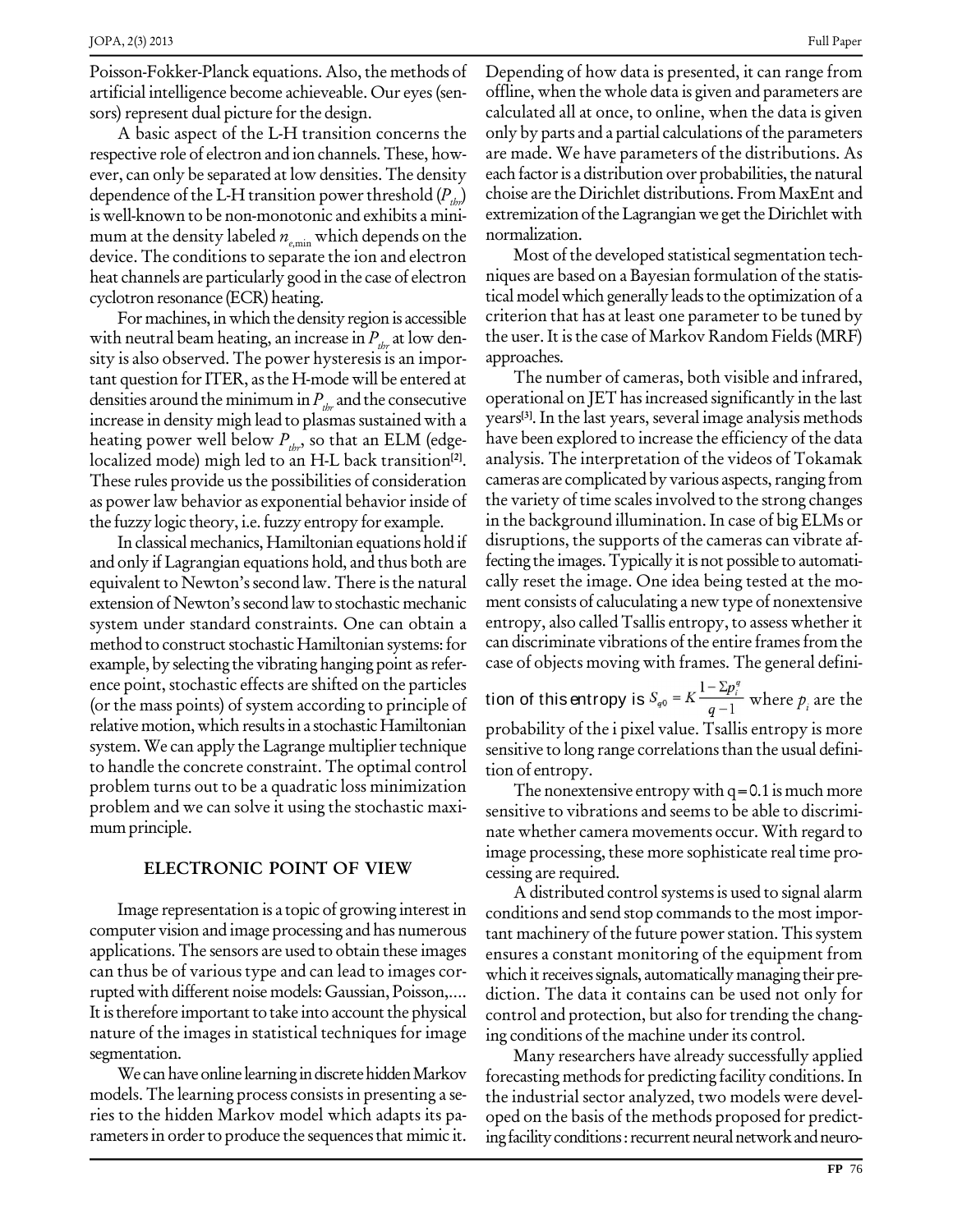fuzzy systems.

The main problems of machine learning are some times specified as:

- **Classification :** The inputs are (possibly noisy) multi dimensional vectors and the outputs are discrete classlabels.
- **Regression** : The inputs are (possibly noisy) multi- straints on the behaviour. dimensional vectors and the output is a continuous variable (also potentially noisy).
- **Detection :** Detects statistical abnormalities in the input data.

The term sensor can be interpreted broadly as a pro vider of data for diagnostic. In general, data gathered from sensors could be both slowly-varying and computed by noise. Suppose the noisy signal  $z(t)$  is given by  $z(t) = x(t) + w(t)$  where  $x(t)$  is the signal and  $w(t)$  is the noise. A fundamental objective of signal processing in general is to remove as far as possible the noise and preserve the signal, or at least that component of the signal that carrying the desired information, i.e. a means of features ex- formly in total variation if traction or dimension reduction- passing a time signal through a digital filter.

#### **CONTROLLED MARKOV CHAINS**

Entropy maximization as the classical variational principle of the statistical physics is an effective tool for modeling and solving a lot of applied problems. There are many definitions of entropy functions.

In this paper we suppose that the state space  $X$  of the controlled Markov chain can be written as the union of different ergodic classes  $X_i$ , for  $i \in I$ , where I is a countable (finite or infinite set), and a transient part  $X_{*}$ . We consider singularly perturbed countable Markov control processes. We shall suppose that for each  $x \in X$  there exists a positive nondecreasing function  $\psi_x^G$  with  $\lim_{t\to 0} \psi_x^G = 0$ processes. We shall suppose that for each  $x \in A$  there<br>exists a positive nondecreasing function  $\psi_x^G$  with  $\lim_{t \to 0} \psi_x^G = 0$  comp<br>such that for all actions  $a \in A(x)$  and  $(y, a^*) \in K$  it is true that c that

**(1)**  $|| G(\bullet,(x,a)) - G(\bullet,(y,a'))||_{w} \leq \psi_x^G(d(x,a),(y,a'))$ where  $\|\cdot\|_{\infty}$  is the w-norm

- (a) a Borel space  $X$ , represents the state space
- (b) a Borel space A, represents the control or action set
- (c) a family  ${A(x)$ %x  $\in$  X} of nonempty measurable subsets  $A(x)$  of A, where  $A(x)$  denotes the set of feasible controls or actions when the system is in state subsets A(x) of A, where A(x) denotes the set of princip<br>feasible controls or actions when the system is in state sion). P<br> $x \in X$ , and with the property that  $K = \{x,a) | x \in X$ , from in feasible controls or actions when the system is in  $x \in X$ , and with the property that  $K = \{x,a) | x \in A(x)\}$  is a measurable subset of  $X \times A$ .  $x \in X$ , and with the property<br>  $a \in A(x)$  is a measurable sub<br>
For any  $\varphi \in \Phi$ ,  $P^{\varphi}$  restricte

For any  $\varphi \in \Phi$ ,  $P^{\varphi}$  restricted to  $X_i$  is a w-ergodic kernel with unique invariant probability measure on  $X_{i}$ , denoted by  $\prod_{i=1}^{\infty}$ ,  $i \in I^{[4]}$ .

On thisway, we have got the result for estimation of

different ergodic subclasses.

We are interested also in a dual problem of stochastic control: Given a dynamical system, a cost function, an action set, and aset of observation channels, does there exist an optimal observation channel? It means, in the context of Jaynes entropies, that we can find good con-

Let an observation channel Q be defined as a sto chastic kernel from elements of controlled Markov pro- Let an observation channel Q be defined as a stochastic kernel from elements of controlled Markov process  $\{X_i, t \in Z_+\}$  to a Borel set  $Y \subset R^m$ . Let a decision maker (DM) be located at the output of an observable channel Q, with inputs  $X_t$  and outputs  $Y_t$ . For a partially observed stochastic control problem, sometimes we have control over the observation channels by encoding (quantization). Given an uncertainity set forthe observation channels, can one identify a worst element/ best element ?(robust control).It all is connected with the problem of design of experiments. Sometimes there exist best and worst channels in Q<sup>[5]</sup>. Under regularity conditions a sequence of channels  ${Q_n}$  converges to a channel Q uni-

$$
\limsup_{n\to\infty} \|\mathcal{Q}_n(\bullet,x) - \mathcal{Q}(\bullet,x)\|_{TV} = 0 \tag{2}
$$

Instead of arithmetic mean and standard deviation, in fuzzy logic we use words for classification of data.

Image parametrization is a technique for describing bitmapped images with numerical parameters- features and attributes. Traditionally, popular images features are the first and second order statistics, structural and spectral properties, and several others. Provided that images are described with informative numerical attributes, various machine learning algorithms can be used to generate a classification system (classfier) for diagnosis.

Dimensionality reduction is a mapping from a multi dimensional space into a space of fewer dimensions. It is often the case that data analysis can be carried out in the space more accurately than in the original space. Principal componenent analysis (PCA) is a linear transformation that chooses a new coordinate system for a data such that the greatest variance by any projection of the dataset lies on the first axis (called first principal component), the second greatest variance on the second axis, and so on.. PCA can be used for reducing dimensionality in a dataset while retaining those characteristics of the dataset that contribute most to its variance by eliminating the lesser principal components (by a more orless heuristic deci sion). PCA is sometimes used to extract features directly from imagesin matrix form, where pixel intensity values are used as primary features.

#### **POWER LAW BEHAVIOR**

Fluctuation theorems have become a standard tool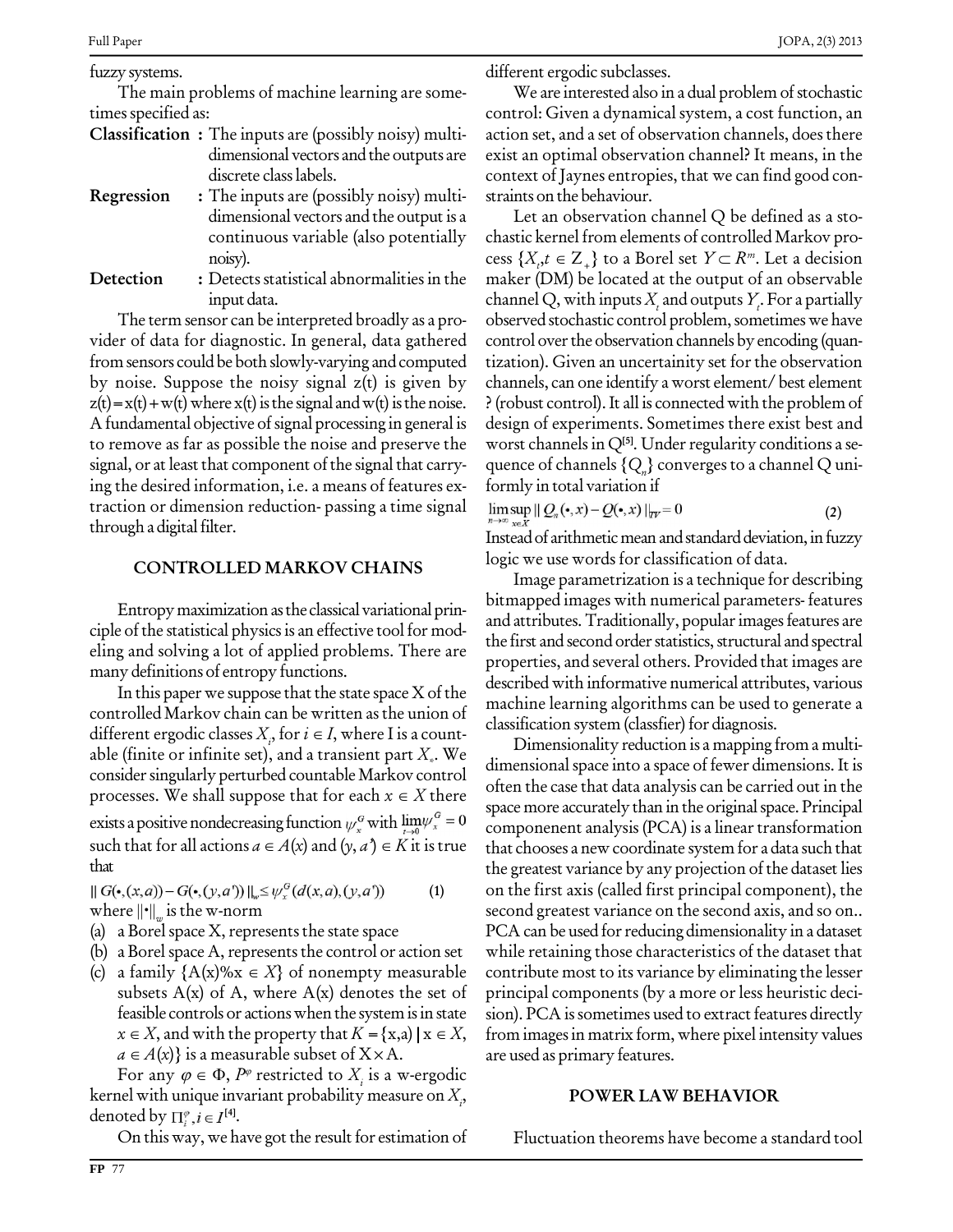to characterize nonequilibrium states. The probability of positive and negative fluctuations of a given variable differ by an exponential weight proportional to the fluctuation's magnitude. The exponential weight does not scale linearly with the heat variable. We deal with anomalous (power-law distributed) fluctuations. The powerlaw distributions arise in Tsallis nonextensive statistical mechanics.

Normal distributions emerge naturally when formulating a central limit theorem, as solution of linear Fokker-Planck equations, or by maximizing Gibbs entropy under a second moment constraint. Similarly, q-Gaussian distributions are related to generalized central limit theorem, are solutions of a kind of nonlinear Fokker-Planck equations and maximize nonextensive Tsallis entropy under a generalized second moment constraint. We deal with superstatistics that consists of superpositions of different statistics for driven nonequilibrium systems with spatiotemporal inhomogeneities of an intensive parameter, for example, inverse temperature.

Instead of a standard exponential structure, we can assume<sup>[6]</sup>

$$
p(\mu) \approx \frac{t^{\delta/2}}{C_q} \exp_q \left[ -t^{\delta} C_q^{1-q} \varphi(\mu) \right]
$$
 (3)

The formalism of nonextensive statistical mechanics leads to a generalized Boltzmann factor in the form of a Tsallis distribution. This distribution os of high interest in many physical systems since it enables to model power-law phenomena. Tsallis' distribution (sometimes called Levy distributions) are derived by maximization of Tsallis entropy, under suitable constraints. A key for the apparition of Levy distributions and a probabilistic identification might be that it seems to appear in the case of modified, perturbed or displaced classical Boltzmann-Gibbs equilibrium. This means that the original MaxEnt formulation " find the closest distribution to a reference under a mean constraint "that displaces the equilibrium.

The physical models emerge from dimensionality constraints on the exponents of a scaling function over the confinement energy W. As operation parameters entering the scaling function serve the electron density n, toroidal magnetic field B, absorbed power P and a (the radius)  $W^{theor} \propto n^{\alpha_n} B^{\alpha_B} P^{\alpha_p} a^{\alpha_a}$ The analysis of discrimination, feature and model selection-conduct to the discussion of the relationships between different classification formalisms based on machine learning methods, such as Support Vector Machine (SVM), Bayesian and Maximum Entropy (MaxEnt) inference<sup>[7]</sup>.

#### **APPROACH VIA ENTROPIES**

Tsallis entropy in discrete and continuous system are

respectively defined as follows

$$
S_q^{(d)} = \left(\frac{1}{q-1}\right)(1 - \sum_{i=1}^{\infty} p_i^d), \ (q \in R^+) \tag{5}
$$

$$
S_q^{(c)} = \left(\frac{1}{q-1}\right)(1 - \int f(x)^q dx), \ (q \in R^+) \tag{6}
$$

where  $\{\langle p_i \rangle_{i=1}^{\infty}$  is a probability distribution and f is a probability density function. According to the L'Hospital rule, Tsallis entropy recovers Shannon entropy when  $q \rightarrow 1$ ,

$$
\lim_{q \to 1} S_q^{(d)} = -\sum_{i=1}^{\infty} p_i \ln p_i \tag{7}
$$

$$
\lim_{q \to 1} S_q^{(c)} = -\int f(x) \ln f(x) dx \tag{8}
$$

The maximum entropy principle for Tsallis entropy  $S_a^{(c)}$ under the constraints

$$
\int f(x)dx = 1 \, , \, (\int f(y)^{q} dy)^{-1} (\int x^{2} f(x)^{q} dx) = \sigma^{2} \tag{9}
$$

yields the so-called q-Gaussian probability density function<sup>[8]</sup>.

The power form in q-Gaussian has been found to be fairly suited to many physical systems which cannot be systematicaly studied in the usual Boltzmann-Gibbs statistical mechanics. There exist interesting mathematics for such purpose. But, our aim is to prove the equivalent formulation of such phenomena inside of the theory of fuzzy Jaynes entropy<sup>[9]</sup>.

It is well known that any binomial distribution converges to a Gaussian distribution when n goes to infinity. This is a typical example of the central limit theorem in the usual probability theory. It open a possibility of the existence central limit theorem in Tsallis statistics, in which any distributions converge to a q-Gaussian distribution as nonextensive generalization of a Gaussian distribution. The central limit theorem in Tsallis statistics mathematically explains the reason of ubiquitous existence of powerlaw behaviours in nature. For  $q \approx 1$  the soft computing of these transitions could be expressed in linquistic form with fuzzy Jaynes entropy and the approach is successful in description of L-H and H-L transitions of plasma confinement at tokamaks and stellarators. It is similar to the situation when Poisson distribution replaces binomial distribution.

The diagnostic set-up for Wendelstein 7-X, a magnetic fusion device presently under construction, is currently in the design process to optimize the outcome under given technical constraints. The aim is to find the optimal design by maximizing and expected utility function that quantifies the goals of the experiment. The design of plasma diagnostic is typical task to be resolved along the preparation of fusion experiments. The design has to meet with requirements like highest accuracy of measurements, high resolution, robustness and extensibility, as well with constraints such as accessibility or economic restrictions.

Our problem is to maximize the fuzzy entropy func-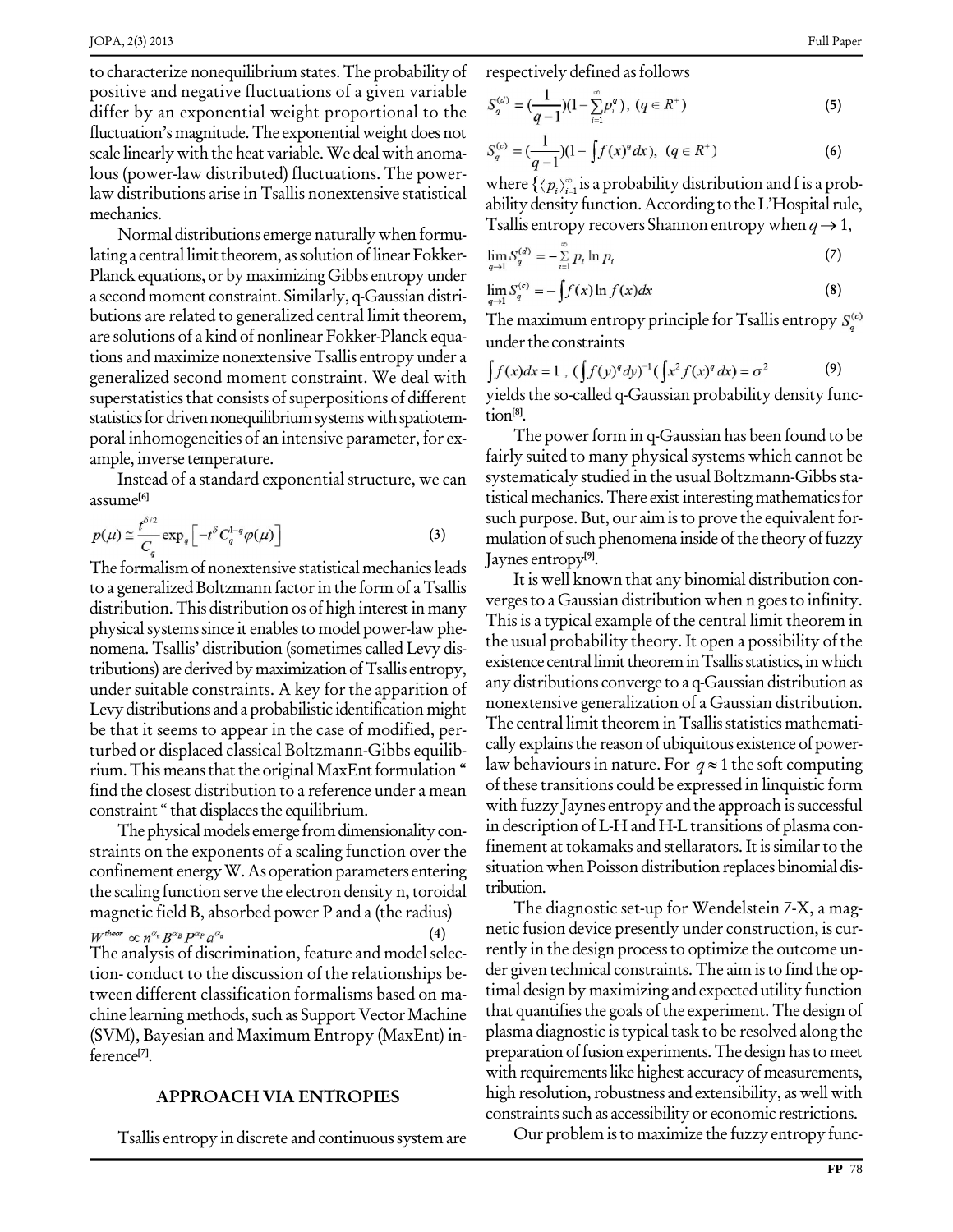tional  

$$
H[f^*] = -\int_0^\infty f^*(x) \ln f^*(x) dx \qquad (10)
$$

Subject to some  $\mu_j = \left\{ E(X^{\alpha_j}) \right\}_{i=0}^M$  where the based MaxEnt PDF is given as follows

$$
f_M^{\scriptscriptstyle\wedge}(x) = \exp(-\sum_{j=0}^{M} \lambda_j x^{\alpha_j})
$$
\n(11)

where  $\lambda_{_{\scriptscriptstyle O}},\dots\lambda_{_{\scriptscriptstyle M}}$  are the Lagrange multipliers correspond-

ing to the following M constraints  $\mu_{\alpha_j}=E(X^{\alpha_j})=\int x^{\alpha_j}f^*_{M}(x)dx$ j = 0,1,2,...M where  $a_0$  = 0. Then the entropy is repre-<br>sented by

$$
H\left[f_{M}^{\wedge}\right] = -\int_{0}^{\infty} f_{M}^{\wedge}(x) \ln f_{M}^{\wedge}(x) dx - \sum_{j=0}^{M} \lambda_{j} \mu_{\alpha_{j}}
$$
(12)

We can propose a new adaptive nonlinear activation func-<br>tion for deterministic case, and Bayesian method of learning and classification for stochastic case.

Let  $(X,Y) = \{X_n, Y_n\}_{n \in \mathbb{N}}$  be a joint process in which X The pc is unobserved and Y is observed. We assume that X and Y are both discrete with  $X_n \in \{1, 2,..., \}$  and  $Y_n \in \{1, 2,..., \infty\}$  for all  $n \in N$ . In some applications it is relevant to compute the fuzzy entropy. Given an observation  $\{y_n\}_{n=0}^N$  if we want to compute

$$
H(x_{0,N}; y_{0,N}) = -\sum_{i=0}^{N} \sum_{j=0}^{\infty} p_{ij}^{\wedge}
$$
  

$$
\ln p_{ij}^{\wedge} = -\sum_{x_{0,N}} p^{\wedge} (x_{0,n}; y_{0,n}) \ln p^{\wedge} (x_{0,n}; y_{0,n})
$$
 (13)

It means that the problem of partial observability, can be transformed into the problem of fuzzy entropy. Fuzzy entropy is described by words, i.e. with some intervals of numbers. We work with power law behaviour. When  $\begin{bmatrix} 1 \end{bmatrix}$ process becomes completely observable fuzzy entropy is transformed into regulary Shannon entropy (Boltzmann- Gibbs entropy).In such case we talk about exponentially sstabilizable process. Fuzzy entropy istrue approach for the problem of plasma confinement, because we can have interplay between relativistic and nonrelativistic effects.

For the fuzzy continuous case of MaxEnt, we have [3] got maximize

$$
H(p^*) = -\int p^*(x) \ln p^*(x) dx \tag{14}
$$

with constraints 
$$
\int p^*(x)\phi_k(x)dx = d_k \mathbf{k} = 1, 2, ..., \mathbf{K}
$$
 (15)

Again writing the expression of the Lagrangian

$$
L = -\int p^*(x) \ln p^*(x) dx + \sum_{k=0}^{K} \lambda_k \left( \int p^*(x) \phi_k(x) dx - d_k \right)
$$
 (16)  
and finding its stationary point, we obtain

$$
p^{\circ}(x) = \frac{1}{Z(\lambda^*)} \exp\left[-\sum_{k=1}^{K} \lambda_k^* \phi_k(x)\right]
$$
 (17)

where 
$$
Z(\lambda) = \exp(\lambda_0) = \int \exp\left[-\sum_{k=1}^{K} \lambda_k \phi_k(\varpi_j)\right] dx
$$
 (18)

This solution has the following properties  $H = \lambda_0 + \sum_k \lambda_k E \phi_k(x)$ and  $H_{\text{max}} = \lambda_0 + \sum_k \lambda_k d_k$ . Instead of the problems with K expected values, we can have the problems with N direct, indirect or noisy samples. After taking the discrete step of times and pseudopartition of unity or with the Fourier series for deterministic case, fuzzy continuous case will be transferred in discrete fuzzy vector space and we will be able make classification of data with previous methods.

#### **CONCLUSIONS**

So, we can conclude that for investigations of different plasma regimes at tokamaks and stellarators, we should use interplay between fractional entropy **[10]** for anoma lous heat propagation, Boltzmann-Gibbs entropy **[11]** for visualization and identification of plasma confinement regimes, imprecise Shannon entropy **[12]** for exponential behaviour of plasma,Tsallis entropy **[13]** forthe problems of detection. It all can be interpreted via unique fuzzy Jaynes entropywith several constraints **[14-17]**.

The power laws approximate the power spectrum over limited frequency ranges, whereas the exponential is very close to the observed power spectrum over the entire frequency range. This distinction is of fundamental significance because exponential power spectra in the time signals of nonlinear dynamic models indicate the pres ence of chaotic behavior, which differs from Self-Orga nized Criticality (SOC), in that the former is deterministic process while the latter is stochastic. Uncertainities can lead toward precise (robots) or approximate (turbulence) reasoning.

#### **REFERENCES**

- **[1]** P.R.Garabedian; A unified theory of tokamaks and stellarators, Comm.Pure Appl.Math., **47(3)**, 281-292 **(1994)**.
- **[2]** E.Wolfrum, P.Sauter, M.Willensdorfer, et al.; Recent progress in understanding the L-H transition physics from ASDEX Upgrade, Plasma Phys.Control.Fusion, **54**, 124002-124007 **(2012)**.
- **[3]** A.Murari,J.Vega,D.Mazon, et al; New signal processing methods and information technologies forthe real time control of JET reactor relevant plasmas, Fusion Eng.Design, **86**, 544-547 **(2011)**.
- **[4]** O.L.V.Costa, F.Dafour; Singularly perturbed discounted Markov control processes in a general state space, SIAM J.Control Optim., **50(2)**, 720-747 **(2012)**.
- **[5]** S.Yuksel,T.Linder;Optimizationand convergence of ob servation channels in stochastic control, SIAM J.Control Optim., **50(2)**, 864-887 **(2012)**.
- **[6]** A.A.Budini; Generalized fluctuation relation for power lawdistribution, Phys.Rev.,E, **86**, 011109-011120 **(2012)**.
- **[7]** M.Costache,M.Lienou,M.Datcu;OnBayesian inference, maximum entropy and support vector machines meth ods, CP872, Bayesian inference and maximum entropy methods in science and engineering, A.M.Djafari, (Ed); Amer.Inst.Phys., 43-47 **(2006)**.